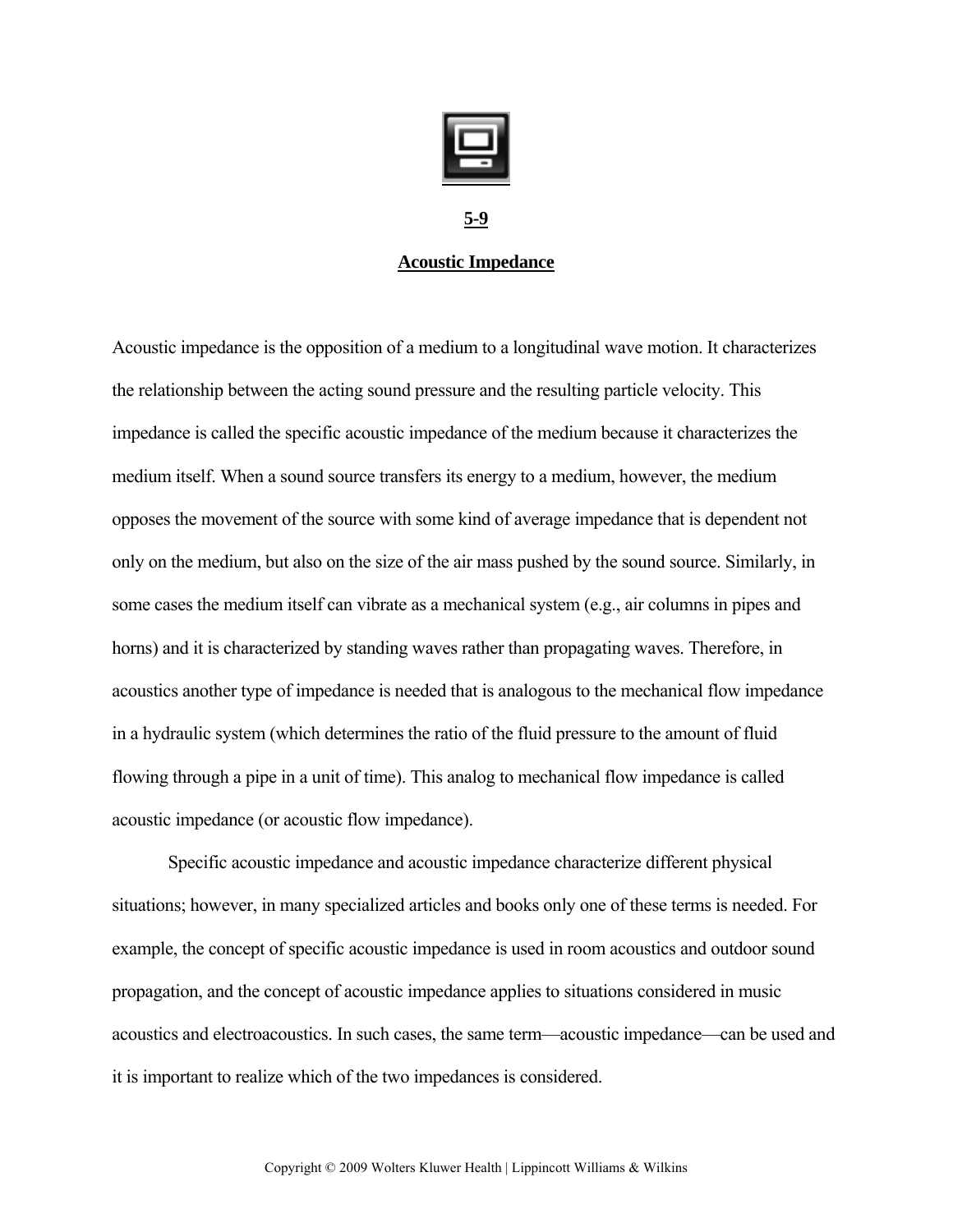**Specific acoustic impedance** (*z*) (characteristic impedance, wave impedance) is the opposition of a medium to wave propagation, and it depends on the medium properties and the type of wave propagating through the medium. The specific impedance of a medium opposing the propagation of a plane sound wave is equal to:

$$
z = \sqrt{K \times \rho} \tag{1}
$$

where *K* is the stiffness of the medium in N/m<sup>2</sup> and  $\rho$  is the density of the medium in kg/m<sup>3</sup>. If we isolate *K* from Equation 5.1 in the text (i.e.,  $K = c^2 \rho$ ) and enter it into the above equation (and simplify the equation), we can relate acoustic impedance to the speed of sound in a medium.

$$
z = \rho \times c \tag{2}
$$

where  $\rho$  is the medium density in kg/m<sup>3</sup> and *c* is the speed of sound in m/s. Thus, the acoustic impedance that is acting in opposition to the wave propagation increases with an increase in medium density as well as an increase in the speed of sound.

 The specific acoustic impedance of air changes with temperature since both the medium density and the speed of sound depend on temperature. The unit of specific acoustic impedance is the rayl (Ry), which is equal to 1 kg/(m<sup>2</sup>s) or 1 Ns/m<sup>3</sup>. For air,  $z = 428$  Ry at 0°C and  $z = 413$  Ry at 20 $^{\circ}$ C. For water, *z* = 14.8 MRy.\*

The specific acoustic impedance determines the propagation conditions for sound waves moving through a medium or transmission conditions for sound energy moving from one medium to another, such as from air to the wall of a room (see Chapter 6). So a large sound pressure will create a large particle velocity if the impedance of the medium is low, but the same sound pressure will create only a relatively small particle velocity if the acoustic impedance of the medium is high.

As discussed above, the *specific* acoustic impedance needs to be differentiated from the acoustic impedance of a vibrating mass of air, which is seen in enclosed air masses, such as air in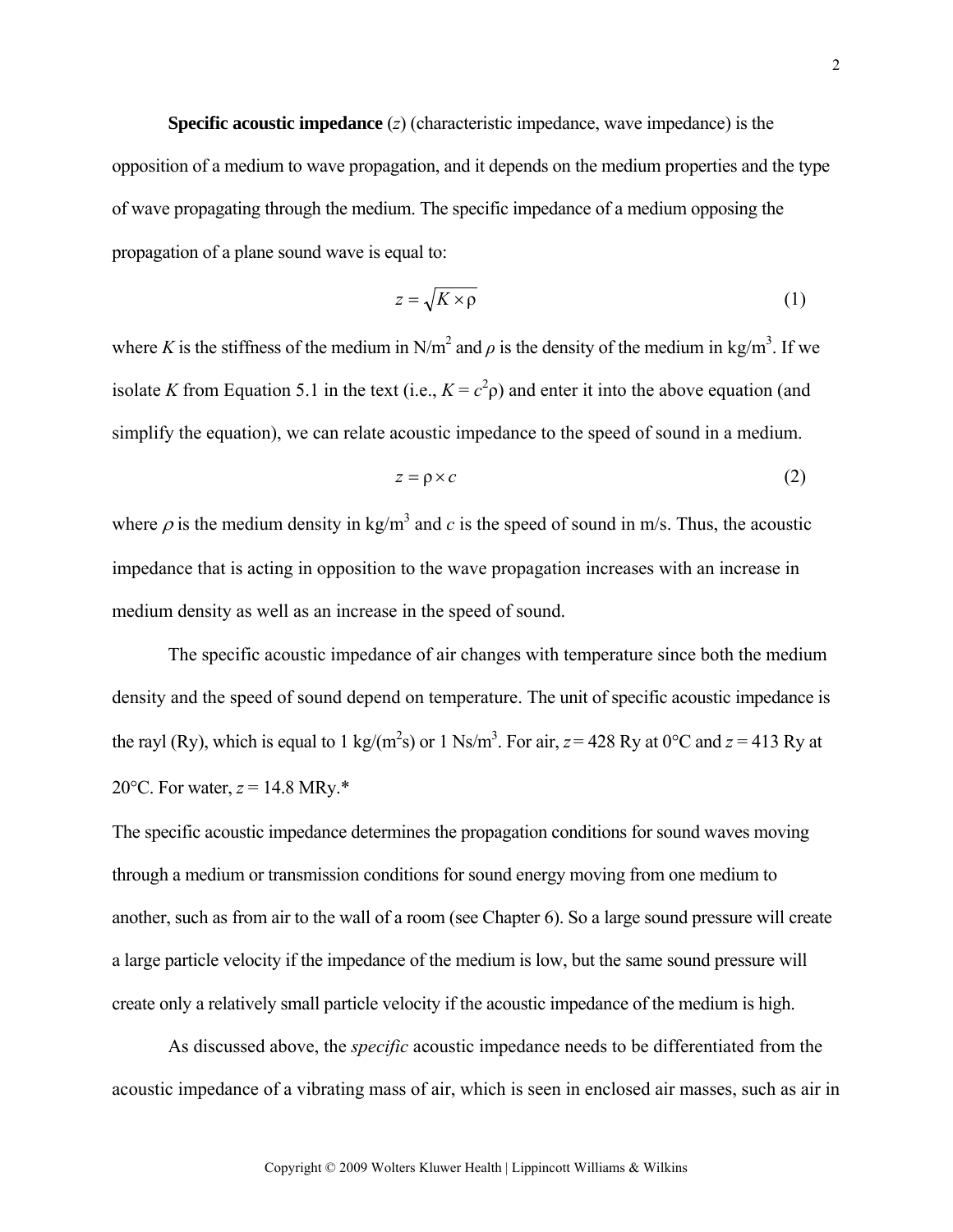a tube or in an organ pipe. In these cases, the acoustic impedance depends not only on the type of medium, but also on the dimensions of the enclosed volume. The **acoustic impedance** (*Z*) specifies the impedance offered by an enclosed volume of air and it determines the value of the **volume velocity** (*U*, also called the medium flux). The volume velocity is the volume of fluid or gas that passes a given surface area per unit of time after an acoustic pressure is applied. In other words, the volume velocity indicates how many particles (from a volume point of view) move past a certain plane. A large pressure means more particles are moving farther; therefore, it results in a greater volume velocity.

Specific acoustic impedance (*z*) is "point impedance," that is, the impedance that indicates the pressure–velocity relationship at one specific point in unbound space. In contrast, acoustic impedance (*Z*) is the ratio of the averaged sound pressure across a hypothetical finite surface. For example, acoustic impedance is used to calculate how much power a given acoustic system is producing across its radiating surface.

To better understand the concept of acoustic impedance, let us corroborate the concept of a hydraulic system mentioned in Chapter 5 a little bit further. Consider a hydraulic system in which a fluid flows under a certain external (hydraulic) pressure (*p*). The amount of fluid (*Q*) that can pass through a pipe in a unit of time is determined by the velocity of the fluid (*v*) and the cross-sectional area of the pipe (*A*). Thus:

$$
Q = v \times A \tag{3}
$$

The opposition to the flow of fluid in a hydraulic system is mechanic flow impedance:

$$
Z_h = \frac{p}{Q} = \frac{p}{\nu \times A} = \frac{Z}{A}
$$
 (4)

where  $Z_h$  is opposition offered by the hydraulic system to the flow of fluid,  $p$  is the external pressure causing the fluid to flow, *v* is the velocity of the fluid, *Z* is the mechanical impedance of